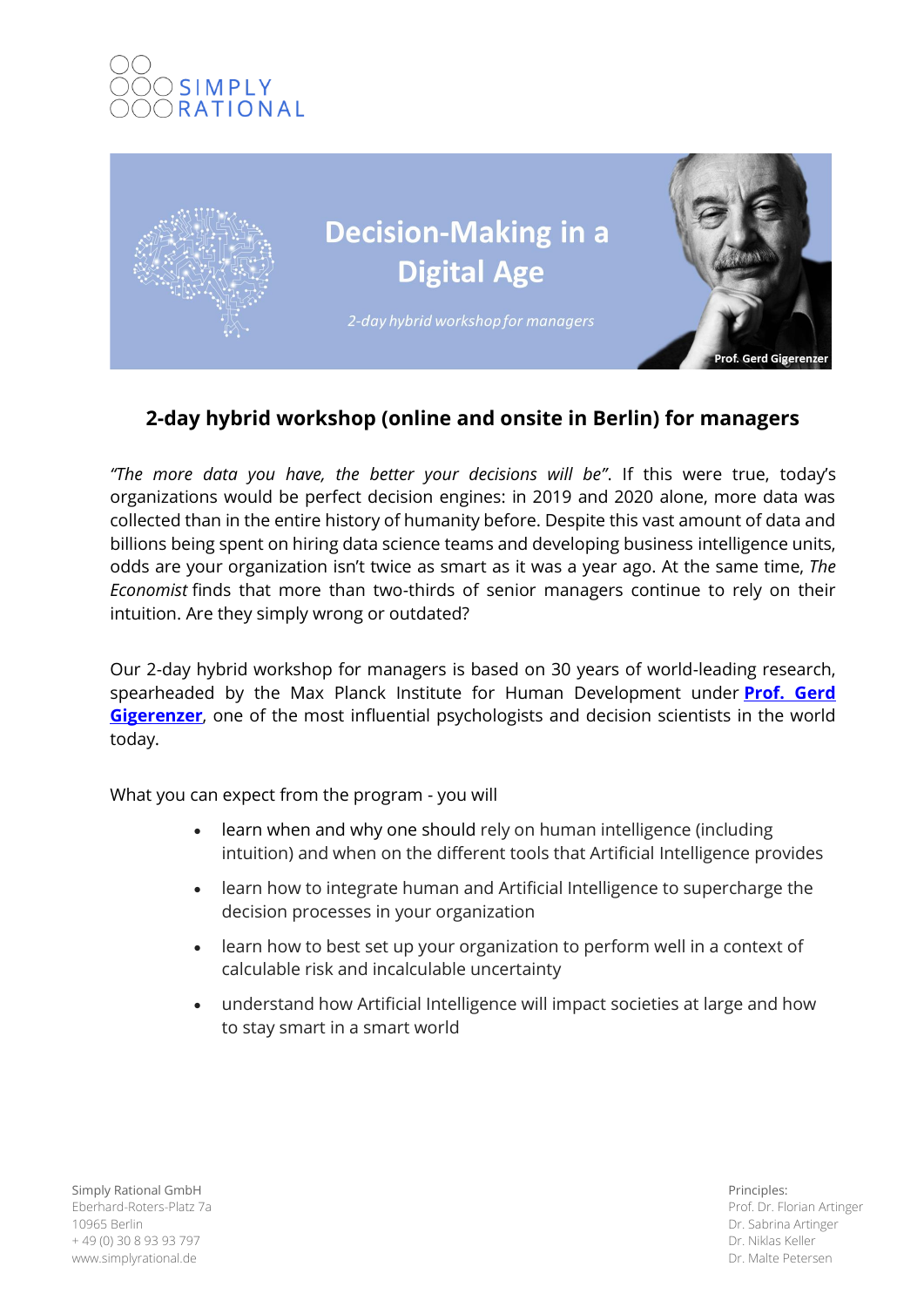

# **Key information**

- Target Audience: Middle and senior management
- Dates: Friday, September 9<sup>th</sup>, 15:00 21:00 CET / Saturday, September 10<sup>th</sup>, 15:00 21:00 CET
- Language: English
- Price:
	- o Online: 1.500€ + VAT (if applicable)
	- o Onsite: 1.850€ + VAT (if applicable)

# **Outline of the 2-day hybrid workshop for managers**

# *Session 1: A map and a compass – calculable risk and incalculable uncertainty*

Important decisions in management are not only risky. Often it is difficult to precisely quantify such risks. This, we refer to as decision making under uncertainty. Maybe surprisingly, under uncertainty, less information and complexity can yield better decisions than intense information gathering and complex analyses. In the first session, participants gain an understanding of how to determine what type of information environment they face—calculable risk and incalculable uncertainty. Use cases from machine learning highlight when risks can be meaningfully quantified and when not.

# *Session 2: Augmented Intelligence*

Human and Artificial Intelligence are fundamentally different. Artificial Intelligence processes vast amounts of data and finds correlations a human would not find in their lifetime. Humans think causally, make sense of their world, and can anticipate future consequences with very little data. Augmented Intelligence combines the best of human and Artificial Intelligence to create systems that solve problems more effectively for your organization.

# *Session 3: The power of intuition in a digital era*

Intuition will remain an important source for good decision in a digital age for many decision makers and may even gain in importance. Under uncertainty, it can be the basis for a high performing decision strategy. But developing a good intuition requires a constructive learning environment and an empowering organizational climate. Participants will learn how to create the structures and culture necessary for an effective organizational learning environment that fosters good judgement under uncertainty.

Simply Rational GmbH Eberhard-Roters-Platz 7a 10965 Berlin + 49 (0) 30 8 93 93 797 www.simplyrational.de

Principles: Prof. Florian Artinger Dr. Sabrina Artinger Dr. Niklas Keller Dr. Malte Petersen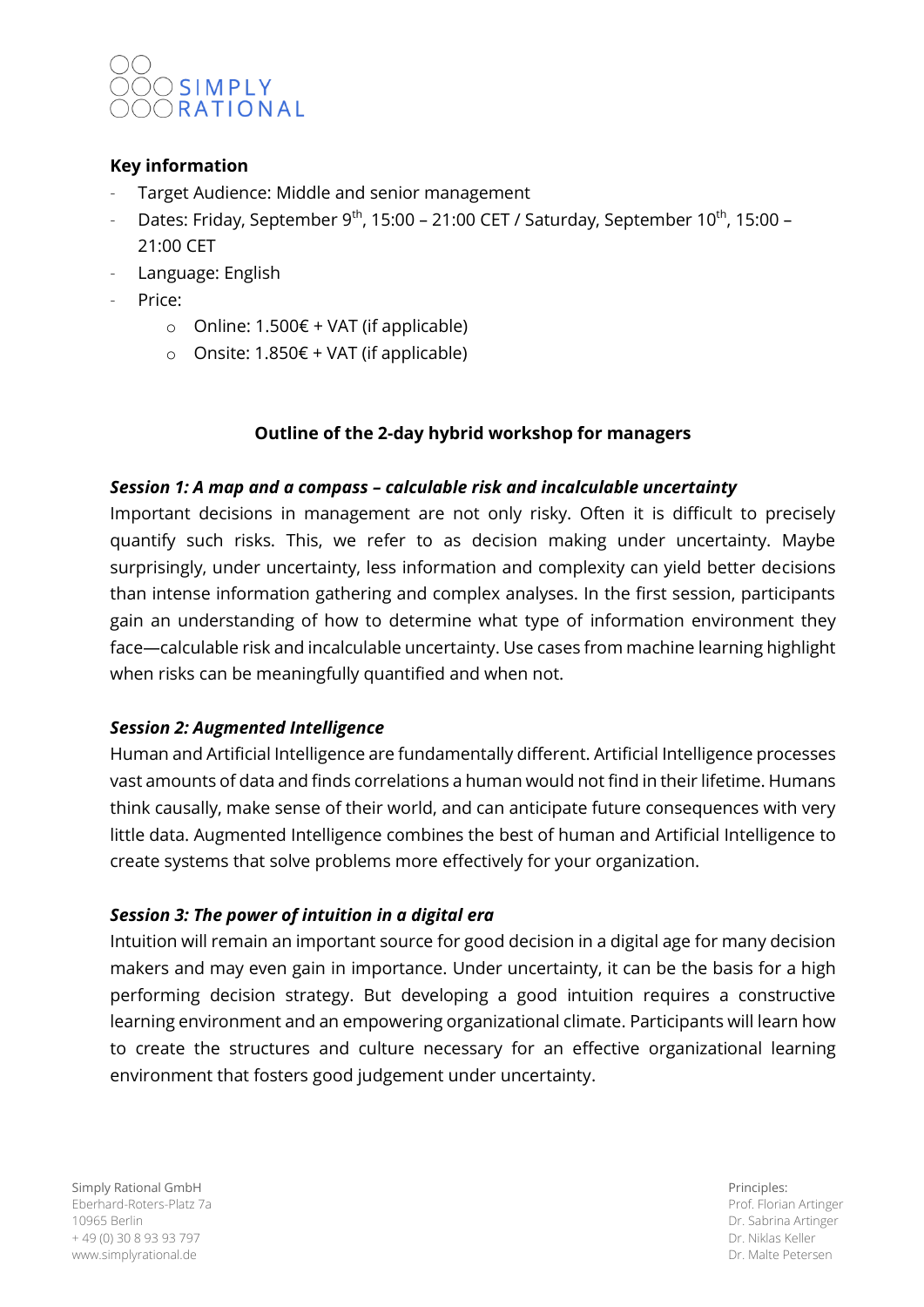# SIMPLY ORATIONAL

# *Session 4: How to stay smart in a smart world (with Prof. Gerd Gigerenzer)*

Prof. Gigerenzer will provide exclusive insights into his new book "Click—How to Stay Smart in a Smart World" published in September 2021 by MIT Press. Based on the differentiation between calculable risk and incalculable uncertainty, Prof. Gigerenzer will delve into key topics such as the relevance of Artificial Intelligence and Big Data for smart business decisions, the impact of digitalization on societies, and how to exploit the potential of integrating human and machine intelligence.

# **Trainers**

Prof. Gerd Gigerenzer is Max Planck Director emeritus and co-founder of Simply Rational. He is the one of the most influential psychologists and decision scientists in the world today.

Prof. Florian Artinger is a behavioral economist and data scientist. He is a co-founder of Simply Rational, professor of digital business, and associate researcher at the Max Planck Institute.

Dr. Niklas Keller is organizational psychologists and decision scientist. He is co-founder of Simply Rational and associate researcher at the Max Planck Institute and the Charité University Hospital.

# **About Simply Rational**

Simply Rational is a spin-off of the Max Planck Institute for Human Development, a globally leading research institute on decision-making. Simply Rational specializes in consulting and training using machine learning in combination with behavioral science and organizational change management. These tools make it possible to respond to the individual needs of people and to support them effectively in decision-making. As a spin-off from the Max Planck Institute for Human Development, we implement projects with measurable success with our clients and translate cutting-edge research into practice. Former Max Planck Director and cofounder Prof. Gerd Gigerenzer has published over 600 articles on the topic and his awardwinning books *Risk Savvy: How to Make Good Decisions* and *Gut Feelings: The Intelligence of the Unconscious* have been translated into over 30 languages. He has just published his latest popular science book *Click: How to Stay Smart in a Smart World*. We provide access to the latest scientific insights in the behavioral and data sciences to professionals in business, healthcare, finance and society. Together, we have trained several thousand professionals.

# **Further information**

Participants will receive a certificate for completing the course.

Simply Rational GmbH Eberhard-Roters-Platz 7a 10965 Berlin + 49 (0) 30 8 93 93 797 www.simplyrational.de

Principles: Prof. Florian Artinger Dr. Sabrina Artinger Dr. Niklas Keller Dr. Malte Petersen